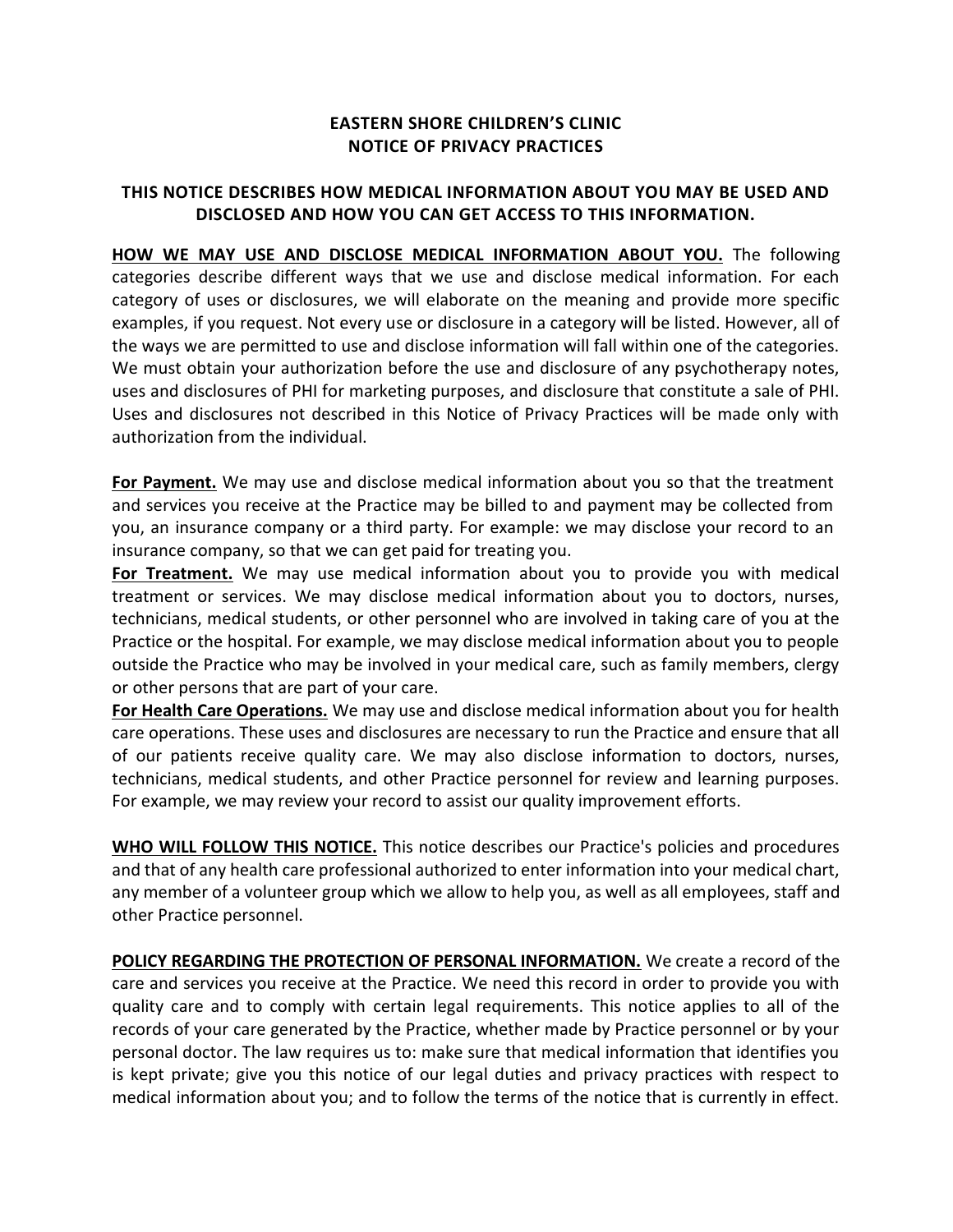Other ways we may use or disclose your protected healthcare information include: appointment reminders; as required by law; for health-related benefits and services; to individuals involved in your care or payment for your care; research; to avert a serious threat to health or safety; and for treatment alternatives. Other uses and disclosures of your personal information could include disclosure to, or for: coroners, medical examiners and funeral directors; health oversight activities; law enforcement; lawsuits and disputes; military and veterans; national security and intelligence activities; organ and tissue donation; public health risks; and worker's compensation.

## **NOTICE OF INDIVIDUAL RIGHTS**

You have the following rights regarding medical information we maintain about you:

**Right to a Paper Copy of this Notice.** You have the right to a paper copy of this notice. You may ask us to give you a copy of this notice at any time.

**Right to Inspect and Copy.** You have the right to inspect and copy medical information that may be used to make decisions about your care. We may deny *your*request to inspect and copy in certain very limited circumstances.

**Right to Amend.** If you feel that medical information we have about you is incorrect or incomplete, you may ask us to amend the information. You have the right to request an amendment for as long as the information is kept by, or for, the Practice. To request an amendment, your request must be made in writing and submitted to the Privacy Officer and you must provide a reason that supports your request. We may deny your request for an amendment.

**Right to Request Restrictions.** You have the right to request a restriction or limitation on the medical information we use or disclose about you for treatment, payment or health care operations. You also have the right to request a limit on the medical information we disclose about you to someone who is involved in your care or the payment for your care, like a family member or friend. *We are not required to agree to your request.*If we do agree, we will comply with your request unless the information is needed to provide you emergency treatment. To request restrictions, you must make your request in writing to the Privacy Officer.

**Right to Request Removal from Fundraising Communications.** You have the right to opt out of receiving fundraising communications from the Practice.

**Right to Restrict Disclosures to Health Plan.** You have the right to restrict disclosures of PHI to a health plan if the disclosure is for payment of health care operations and pertains to a health care item or service for which the individual has paid out of pocket in full.

**Right to Request Confidential Communications.** You have the right to request that we communicate with you about medical matters in a certain way or at a certain location. You must make your request in writing and you must specify how or where you wish to be contacted.

**Right to an Accounting of Disclosures.** You have the right to request an "accounting of disclosures." This is a list of the disclosures we made of medical information about you. To request this list or accounting of disclosures, you must submit your request in writing to the Privacy Officer.

**CHANGES TO THIS NOTICE.** We reserve the right to change this notice. We will post a copy of the current notice in the Practice's waiting room.